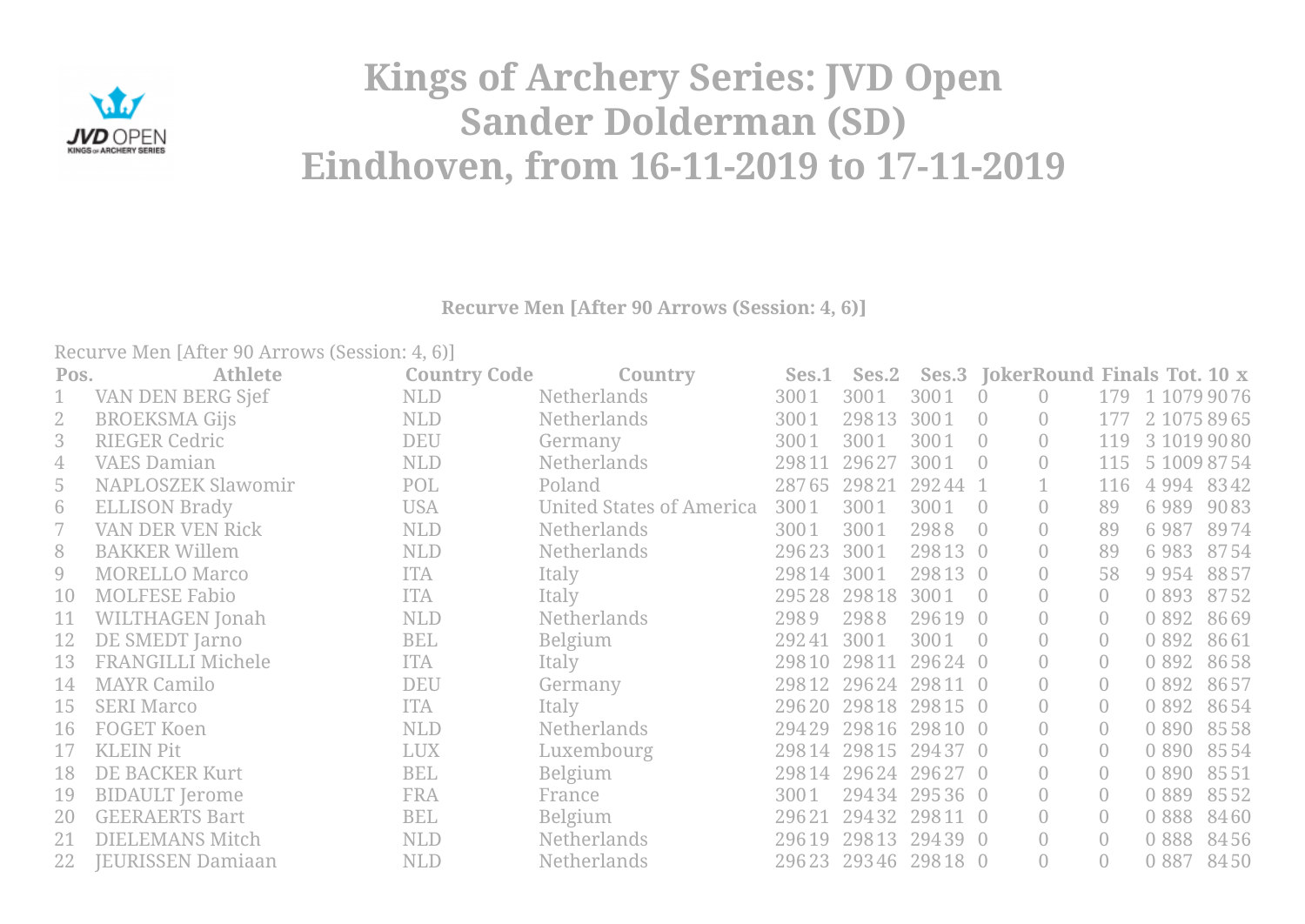|    | WECKMÜLLER Max             | <b>DEU</b>   | Germany              | 3001  | 28860 2988          |               | $\overline{0}$ | $\bigcap$        | 0886        | 8768 |
|----|----------------------------|--------------|----------------------|-------|---------------------|---------------|----------------|------------------|-------------|------|
| 24 | <b>BARBIER Anthony</b>     | FRA          | France               | 29818 | 29345               | 29533 0       | $\overline{0}$ | $\left( \right)$ | 0 8 8 6     | 8450 |
| 25 | <b>BRESSON Victor</b>      | <b>FRA</b>   | France               | 29813 | 29437               | 29438 0       | $\overline{0}$ | $\overline{0}$   | 0 8 8 6     | 8347 |
| 26 | <b>FRERIKS Tim</b>         | <b>NLD</b>   | Netherlands          | 29436 |                     | 29436 29815 0 | $\overline{0}$ | $\left( \right)$ | 0 8 8 6     | 8346 |
| 27 | <b>KLEINER Shahar</b>      | <b>ISR</b>   | Israel               | 29434 |                     | 29810 29343 0 | $\overline{0}$ | $\overline{0}$   | 0 8 8 5     | 8353 |
| 28 | <b>BERANEK Radek</b>       | CZE          | Czechia              | 29151 |                     | 29628 29815 0 | $\overline{0}$ | $\bigcirc$       | 0 8 8 5     | 8349 |
| 29 | ROOS Senna                 | <b>BEL</b>   | Belgium              |       | 29150 29722 29622 0 |               | $\overline{0}$ | $\left( \right)$ | 0 8 8 4     | 8353 |
| 30 | <b>DAMAN Peter</b>         | <b>BEL</b>   | Belgium              | 29814 | 29052               | 29627 0       | $\overline{0}$ | $\overline{0}$   | 0 8 8 4     | 8249 |
| 31 | <b>SAFT Daan</b>           | <b>NLD</b>   | <b>Netherlands</b>   | 29054 | 29820               | 29532 0       | $\overline{0}$ | $\left( \right)$ | 0 8 8 3     | 8253 |
| 32 | <b>GONÇALVES Luis</b>      | <b>PRT</b>   | Portugal             | 3001  | 28670               | 29624 0       | $\overline{0}$ | $\left( \right)$ | 0 8 8 2     | 8548 |
| 33 | <b>VAN LAARHOVEN Kay</b>   | <b>NLD</b>   | <b>Netherlands</b>   | 28669 | 2989                | 29622 0       | $\overline{0}$ | $\bigcap$        | 0880        | 8153 |
| 34 | <b>WOUTERS Danny</b>       | <b>BEL</b>   | Belgium              | 29431 | 29626               | 29050 0       | $\overline{0}$ | $\overline{0}$   | 0 8 8 0     | 8050 |
| 35 | <b>KUHRAU Markus</b>       | <b>DEU</b>   | Germany              |       | 29625 28764         | 29619 0       | $\overline{0}$ | $\overline{0}$   | 0 8 7 9     | 8458 |
| 36 | <b>SHANNY Itay</b>         | <b>ISR</b>   | Israel               | 29430 |                     | 29433 29148 0 | $\overline{0}$ | $\left( \right)$ | 0 8 7 9     | 8053 |
| 37 | <b>HASTHI</b> Sander       | <b>NOR</b>   | Norway               | 29621 | 29817               | 28565 0       | $\overline{0}$ | $\left( \right)$ | 0 8 7 9     | 8250 |
| 38 | <b>OUDIJN Quinten</b>      | <b>NLD</b>   | Netherlands          | 29626 | 29053               | 29246 0       | $\overline{0}$ | $\overline{0}$   | 0 878       | 7941 |
| 39 | VAN REMOORTERE Jorden      | <b>BEL</b>   | Belgium              | 29248 |                     | 29055 29627 0 | $\overline{0}$ | $\left( \right)$ | 0 878       | 7939 |
| 40 | <b>VANHAEREN Maarten</b>   | <b>BEL</b>   | Belgium              | 29439 | 29438               | 29053 0       | $\overline{0}$ | $\left( \right)$ | 0 8 7 8     | 7935 |
| 41 | <b>NESBITT Mark</b>        | IRL          | Ireland              | 28476 | 29811               | 29534 0       | $\overline{0}$ | $\overline{0}$   | 0 877       | 8350 |
| 42 | <b>RIPAUX Valentin</b>     | <b>FRA</b>   | France               | 29055 | 29151               | 29631 0       | $\bigcirc$     | $\left( \right)$ | 0 877       | 8048 |
| 43 | <b>KRIJGSMAN Kristian</b>  | <b>NLD</b>   | Netherlands          |       | 29244 28862         | 29630 0       | $\overline{0}$ | $\overline{0}$   | 0 8 7 6     | 7844 |
| 44 | <b>SMEETS Yaël</b>         | <b>NLD</b>   | <b>Netherlands</b>   | 28475 |                     | 29623 29439 0 | $\overline{0}$ | $\bigcap$        | 0 8 7 4     | 8254 |
| 45 | <b>FORSTER Pascal</b>      | <b>DEU</b>   | Germany              | 28283 |                     | 29628 29624 0 | $\overline{0}$ | $\left( \right)$ | 0 8 7 4     | 7744 |
| 46 | <b>THEUNIS Marco</b>       | <b>BEL</b>   | Belgium              | 28670 | 29440               | 29441 0       | $\overline{0}$ | $\overline{0}$   | 0 8 7 4     | 8132 |
| 47 | <b>DESMET Sebastien</b>    | <b>BEL</b>   | Belgium              | 29245 | 28959               | 29246 0       | $\overline{0}$ | $\overline{0}$   | 0 873       | 7738 |
| 48 | <b>VAN TIEL Bart</b>       | <b>NLD</b>   | Netherlands          | 29431 | 29247               | 28661 0       | $\overline{0}$ | $\left( \right)$ | 0 8 7 2     | 8056 |
| 49 | <b>GARDINER Matthew</b>    | <b>GBR</b>   | <b>Great Britain</b> | 29243 | 29443               | 28662 0       | $\overline{0}$ | $\bigcirc$       | 0 872       | 7644 |
| 50 | <b>RATILAINEN Samuel</b>   | <b>FIN</b>   | Finland              | 29246 | 28863               | 29244 0       | $\overline{0}$ | $\left( \right)$ | 0 872       | 7641 |
| 51 | <b>FURNES Christoffer</b>  | <b>NOR</b>   | Norway               | 28572 | 29630               | 29149 0       | $\overline{0}$ | $\overline{0}$   | 0 872       | 7738 |
| 52 | <b>LÜHRS Martin</b>        | <b>DEU</b>   | Germany              | 28767 | 29435               | 28955 0       | $\overline{0}$ | $\left( \right)$ | 0 8 7 0     | 7639 |
| 53 | <b>VAN DER ZANDEN Nico</b> | <b>NLD</b>   | <b>Netherlands</b>   | 29438 | 29250 28472 0       |               | $\overline{0}$ | $\overline{0}$   | 0 8 7 0     | 7628 |
| 54 | VOS Julle                  | $\mbox{NLD}$ | Netherlands          |       | 29053 28668 29342 0 |               | $\overline{0}$ | $\overline{0}$   | 0 869 8158  |      |
| 55 | AJODHIA Vikash             | <b>NLD</b>   | <b>Netherlands</b>   |       | 28477 28669 29621 0 |               | $\overline{0}$ | $\left( \right)$ | 0 866 75 46 |      |
| 56 | <b>VAN DER VEN Geert</b>   | <b>NLD</b>   | Netherlands          |       | 29431 28280 28759 0 |               | $\overline{0}$ | $\left( \right)$ | 0 8 6 3     | 7937 |
| 57 | <b>STORELV Jon-Arne</b>    | <b>NOR</b>   | Norway               |       | 29242 27510329534 0 |               | $\overline{0}$ | $\left( \right)$ | 0 862       | 7845 |
| 58 | <b>WOUTERS Yannick</b>     | <b>BEL</b>   | Belgium              |       | 28763 28572 28956 0 |               | $\overline{0}$ | $\left( \right)$ | 0 8 6 1     | 7442 |
| 59 | <b>ERIKSEN Eilif</b>       | <b>NOR</b>   | Norway               |       | 29056 29531 27692 0 |               | $\sqrt{a}$     | $\overline{0}$   | 0 861 73 33 |      |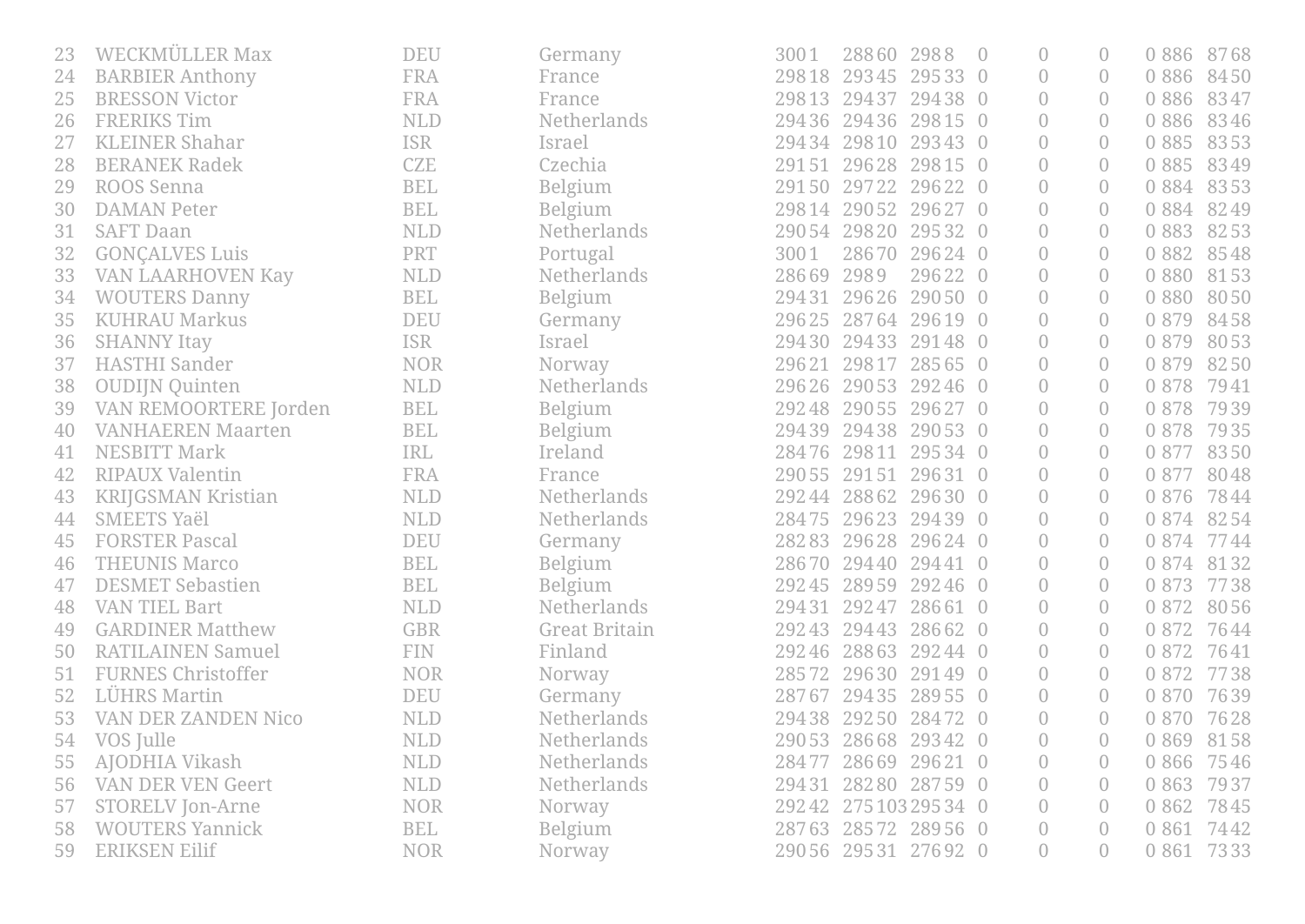| 60 | <b>THIELE Alexander</b>     | <b>DEU</b> | Germany            | 29249 28377 28568 0       | $\overline{0}$ | $\bigcap$        | 0 860       | 7334 |
|----|-----------------------------|------------|--------------------|---------------------------|----------------|------------------|-------------|------|
| 60 | WITTHÖFT Mattes             | <b>DEU</b> | Germany            | 27992 29440 28758 0       | $\overline{0}$ | $\left( \right)$ | 0 8 6 0     | 7334 |
| 62 | RIDDELL Christopher         | <b>IRL</b> | Ireland            | 28085<br>28471 0<br>29437 | $\overline{0}$ | $\overline{0}$   | 0 858       | 7129 |
| 63 | <b>ZILINSKI Thomas</b>      | <b>DEU</b> | Germany            | 28282<br>29054 28566 0    | $\overline{0}$ | $\overline{0}$   | 0 857       | 7242 |
| 64 | <b>BARAËR Antoine</b>       | <b>FRA</b> | France             | 28765 28469 0<br>28670    | $\overline{0}$ | $\left( \right)$ | 0 857       | 7239 |
| 65 | <b>COUGHLAN</b> Josh        | <b>IRL</b> | Ireland            | 27796<br>29444<br>28663 0 | $\overline{0}$ | $\bigcirc$       | 0 857       | 7130 |
| 66 | VILÉ Simcha                 | <b>NLD</b> | Netherlands        | 28668<br>28084<br>29051 0 | $\overline{0}$ | $\overline{0}$   | 0 8 5 6     | 7539 |
| 67 | DAMAN Jelle                 | <b>BEL</b> | Belgium            | 28573<br>28957<br>28276 0 | $\overline{0}$ | $\overline{0}$   | 0 8 5 6     | 7133 |
| 68 | <b>KLEIN Tobias</b>         | <b>DEU</b> | Germany            | 28186<br>29438 28179 0    | $\overline{0}$ | $\overline{0}$   | 0 856       | 6932 |
| 69 | <b>REIßER Lukas</b>         | <b>DEU</b> | Germany            | 28478<br>28766<br>28276 0 | $\overline{0}$ | $\left( \right)$ | 0 8 5 3     | 6830 |
| 70 | <b>KACSO Sandor</b>         | <b>ROU</b> | Romania            | 28664 0<br>28861<br>27795 | $\overline{0}$ | $\overline{0}$   | 0 8 5 1     | 6830 |
| 71 | <b>BLASWEILER Bart</b>      | <b>NLD</b> | <b>Netherlands</b> | 29152 27797<br>28179 0    | $\overline{0}$ | $\left( \right)$ | 0 8 4 9     | 6931 |
| 72 | <b>PLEITER Denzel</b>       | <b>NLD</b> | Netherlands        | 27111428670 29052 0       | $\overline{0}$ | $\left( \right)$ | 0 847       | 7639 |
| 73 | <b>CORSIN Valentin</b>      | <b>FRA</b> | France             | 28956 28082 0<br>27895    | $\overline{0}$ | $\left( \right)$ | 0 847       | 7037 |
| 74 | <b>PANHUIJSEN Rens</b>      | <b>NLD</b> | Netherlands        | 28766 27510428470 0       | $\overline{0}$ | $\left( \right)$ | 0 8 4 6     | 7131 |
| 75 | <b>CARUSO Paolo</b>         | <b>ITA</b> | Italy              | 29056 27310828275 0       | $\overline{0}$ | $\left( \right)$ | 0 8 4 5     | 6937 |
| 76 | <b>SZELESY Bence</b>        | <b>HUN</b> | Hungary            | 28279 27788 0<br>28574    | $\overline{0}$ | $\bigcap$        | 0 8 4 4     | 6525 |
| 77 | <b>GUÉNIOT</b> Joseph       | FRA        | France             | 28762<br>28473 2721010    | $\overline{0}$ | $\left( \right)$ | 0 8 4 3     | 6846 |
| 78 | POP Noah                    | <b>LUX</b> | Luxembourg         | 28083 27689 0<br>28763    | $\overline{0}$ | $\left( \right)$ | 0 8 4 3     | 7142 |
| 79 | <b>FIECHTER Gertjan</b>     | <b>NLD</b> | Netherlands        | 28859<br>28378 2721020    | $\overline{0}$ | $\left( \right)$ | 0 8 4 3     | 6429 |
| 80 | <b>VAN DEN BERG Gerben</b>  | <b>NLD</b> | <b>Netherlands</b> | 27799 28280 28181 0       | $\overline{0}$ | $\left( \right)$ | 0 8 4 0     | 6124 |
| 81 | <b>UHLMANN André</b>        | <b>DEU</b> | Germany            | 275 104 287 67<br>27787 0 | $\overline{0}$ | $\bigcirc$       | 0 8 3 9     | 6228 |
| 82 | <b>ERIKSEN Arnt Marius</b>  | <b>NOR</b> | Norway             | 27310929249 27398 0       | $\bigcirc$     | $\left( \right)$ | 0 8 3 8     | 6830 |
| 83 | <b>LOBBIA Marco</b>         | <b>NLD</b> | <b>Netherlands</b> | 26711829440<br>27691 0    | $\overline{0}$ | $\overline{0}$   | 0 8 3 7     | 6936 |
| 84 | <b>STEGMANN Matthias</b>    | <b>DEU</b> | Germany            | 28284 27892 27786 0       | $\overline{0}$ | $\left( \right)$ | 0 8 3 7     | 6632 |
| 85 | <b>ANGEVARE Tobias</b>      | <b>NLD</b> | <b>Netherlands</b> | 277100277100283740        | $\overline{0}$ | $\left( \right)$ | 0 8 3 7     | 6220 |
| 86 | <b>PONZIELLI Gianfranco</b> | <b>ITA</b> | Italy              | 27989 28476 2701080       | $\overline{0}$ | $\bigcap$        | 0 8 3 3     | 6024 |
| 87 | <b>GIEBELS</b>              | <b>NLD</b> | <b>Netherlands</b> | 27610227310928473 0       | $\overline{0}$ | $\overline{0}$   | 0 8 3 3     | 6017 |
| 88 | <b>HOOGMANS Frank</b>       | <b>NLD</b> | Netherlands        | 27992 28958 2641210       | $\overline{0}$ | $\overline{0}$   | 0 8 3 2     | 6224 |
| 89 | <b>STEER Jelte</b>          | <b>NLD</b> | <b>Netherlands</b> | 26612328566 0<br>28087    | $\overline{0}$ | $\overline{0}$   | 0 8 3 1     | 6226 |
| 90 | HISCHEMÖLLER Steffen        | <b>DEU</b> | Germany            | 282 85 276 101 272 104 0  | 0              | $\left( \right)$ | 0 8 3 0     | 6425 |
| 91 | <b>LEFORT Quentin</b>       | <b>FRA</b> | France             | 28958 27989 2621230       | $\overline{0}$ | $\overline{0}$   | 0 830 6424  |      |
| 92 | <b>VAES Tim</b>             | <b>NLD</b> | Netherlands        | 27510327794 27692 0       | $\overline{0}$ |                  | 0 8 2 8     | 6634 |
| 93 | <b>REZELMAN Tom</b>         | <b>NLD</b> | <b>Netherlands</b> | 28380 25813228760 0       | $\overline{0}$ | $\left( \right)$ | 0 8 2 8     | 6731 |
| 94 | POP Razvan                  | <b>LUX</b> | Luxembourg         | 27610127893 27397 0       | $\bigcap$      | $\left( \right)$ | 0 8 2 7     | 6033 |
| 95 | DE BAKKER Mick              | <b>NLD</b> | Netherlands        | 274 105 275 106 278 84 0  | $\overline{0}$ |                  | 0 8 2 7     | 6227 |
| 96 | <b>RAVID Naveh</b>          | <b>ISR</b> | Israel             | 27798 27987 2711070       | $\overline{0}$ | $\left( \right)$ | 0 827 62 26 |      |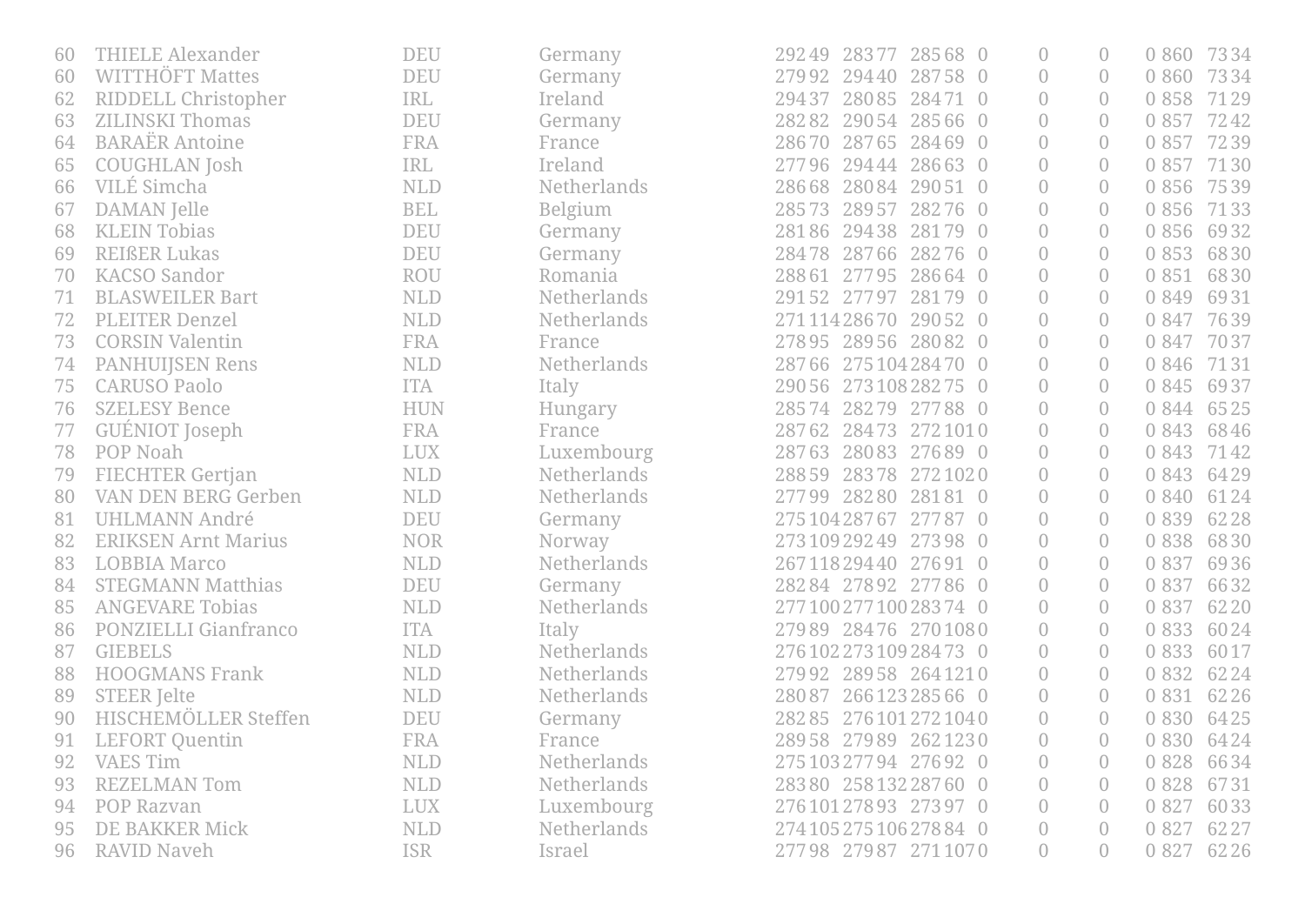| 97  | DE SCHRYVER Jeroen            | <b>BEL</b> | Belgium              | 25813327990 29053 0       | $\overline{0}$   | $\left( \right)$ | 0 8 2 7    | 6219 |
|-----|-------------------------------|------------|----------------------|---------------------------|------------------|------------------|------------|------|
| 98  | <b>VAN STEEN Elian</b>        | <b>BEL</b> | Belgium              | 27111527891 27785 0       | $\overline{0}$   | $\left( \right)$ | 0 8 2 6    | 6336 |
| 99  | <b>DE GREEF Lars</b>          | <b>NLD</b> | <b>Netherlands</b>   | 28859 26212727690 0       | $\overline{0}$   | $\overline{0}$   | 0 8 2 6    | 6528 |
| 100 | <b>BOLLEN Olivier</b>         | <b>BEL</b> | Belgium              | 27990 27795 2691130       | $\overline{0}$   | $\left( \right)$ | 0 8 2 5    | 6125 |
| 101 | <b>MARKEY Pieter</b>          | <b>BEL</b> | Belgium              | 259 132 277 98 288 57 0   | $\overline{0}$   | $\left( \right)$ | 0 8 2 4    | 5824 |
|     | 102 ADAM Frédéric             | <b>BEL</b> | Belgium              | 272 112 279 86 269 1100   | $\overline{0}$   | $\left( \right)$ | 0 8 2 0    | 5530 |
|     | 103 RÄDER Philipp             | <b>DEU</b> | Germany              | 29440 24614528083 0       | $\overline{0}$   | $\overline{0}$   | 0 8 2 0    | 6327 |
|     | 104 STEPHENSON Oliver         | <b>GBR</b> | <b>Great Britain</b> | 262 128 284 75 273 1000   | $\overline{0}$   | $\overline{0}$   | 0 8 1 9    | 5518 |
|     | 105 STINKENS Feel             | <b>BEL</b> | Belgium              | 27994 2751052641200       | $\overline{0}$   | $\left( \right)$ | 0 8 1 8    | 6224 |
|     | 106 TOM Jouffroy              | <b>FRA</b> | France               | 26712027988 2711060       | $\overline{0}$   | $\left( \right)$ | 0 8 1 7    | 5723 |
|     | 107 BAUDOT Anthony            | <b>FRA</b> | France               | 2731072701142721030       | $\overline{0}$   | $\overline{0}$   | 0 8 1 5    | 5820 |
|     | 108 MICHELOT Thibaut          | FRA        | France               | 266 122 277 98 271 1050   | $\overline{0}$   | $\left( \right)$ | 0 8 1 4    | 5626 |
|     | 109 AERTS Lars                | <b>BEL</b> | Belgium              | 26811727011227594 0       | $\overline{0}$   | $\overline{0}$   | 0 8 1 3    | 5928 |
|     | 110 SCHULDNER Helmut          | <b>AUT</b> | Austria              | 266 122 276 102 267 1160  | $\overline{0}$   | $\left( \right)$ | 0 8 0 9    | 5224 |
|     | 111 DIANI Fabrizio            | <b>ITA</b> | Italy                | 26312627211027496 0       | $\overline{0}$   | $\left( \right)$ | 0 8 0 9    | 5323 |
|     | 112 SCHNEIDER Stephan         | <b>DEU</b> | Germany              | 2731082681182671170       | $\overline{0}$   | $\overline{0}$   | 0 8 0 8    | 5725 |
|     | 113 STEPHENS James            | <b>NLD</b> | <b>Netherlands</b>   | 264 125 269 115 273 99 0  | $\overline{0}$   | $\bigcirc$       | 0 8 0 6    | 5831 |
|     | 114 SÜSS Florian              | <b>DEU</b> | Germany              | 2701162681192681140       | $\overline{0}$   | $\left( \right)$ | 0 8 0 6    | 5426 |
|     | 115 VAN EKERT Pepijn          | <b>NLD</b> | Netherlands          | 2731062621262691120       | $\overline{0}$   | $\left( \right)$ | 0 8 0 4    | 5919 |
|     | 116 NORDHAGEN-MARTINSEN Filip | <b>NOR</b> | Norway               | 28379 2671202521310       | $\overline{0}$   | $\overline{0}$   | 0 8 0 2    | 5829 |
|     | 117 DE BOER Joeri             | <b>NLD</b> | <b>Netherlands</b>   | 252 136 269 116 281 78 0  | $\overline{0}$   | $\left( \right)$ | 0 8 0 2    | 5425 |
|     | 118 CALLUY Marc               | <b>BEL</b> | Belgium              | 27797 2591312661180       | $\overline{0}$   | $\overline{0}$   | 0 8 0 2    | 5019 |
|     | 119 VAN EIJKEN Guus           | <b>NLD</b> | Netherlands          | 273110249144274950        | $\overline{0}$   | $\left( \right)$ | 0 7 9 6    | 4821 |
|     | 120 VAN DER HOEVEN Yentl      | <b>BEL</b> | Belgium              | 262 127 274 107 258 1260  | $\overline{0}$   | $\overline{0}$   | 0 7 9 4    | 5125 |
| 121 | <b>SIEVINEN Pauli</b>         | <b>FIN</b> | Finland              | 266 121 267 120 258 1240  | $\overline{0}$   | $\left( \right)$ | 0 7 9 1    | 5029 |
|     | 122 HAUTTEMENT Fabrice        | FRA        | France               | 24014128280 2681140       | $\overline{0}$   | $\overline{0}$   | 0 7 9 0    | 4520 |
|     | 123 JANSEN Ben                | <b>BEL</b> | Belgium              | 272 113 258 133 258 1240  | $\overline{0}$   | $\left( \right)$ | 0788       | 5219 |
|     | 124 KOLLER Sebastian          | <b>DEU</b> | Germany              | 28381 2521422521320       | $\overline{0}$   | $\overline{0}$   | 0 787      | 4515 |
| 125 | <b>CALLEWAERT Pedro</b>       | <b>NLD</b> | Netherlands          | 2641242571352651190       | $\overline{0}$   | $\overline{0}$   | 0 786      | 5018 |
|     | 126 VANHAMME Cyril            | <b>FRA</b> | France               | 255 134 264 125 263 1220  | $\overline{0}$   | $\overline{0}$   | 0 782      | 6125 |
|     | 127 VAN GORKUM Jarno          | <b>NLD</b> | Netherlands          | 243 140 270 111 269 109 0 | $\bigcirc$       | $\left( \right)$ | 0 782      | 5319 |
|     | 128 BÖHM Sascha               | DEU        | Germany              | 273 110 261 129 247 1350  | $\overline{0}$   | $\overline{0}$   | 0 781 4114 |      |
|     | 129 RAVE Robin                | <b>NLD</b> | Netherlands          | 261 129 266 122 253 1300  | $\left( \right)$ | $\left( \right)$ | 0 7 8 0    | 4624 |
|     | 130 SØGNEN Bjørn              | <b>NOR</b> | Norway               | 2671192531382571270       | $\overline{0}$   | $\left( \right)$ | 0 777      | 4720 |
|     | 131 PREUSSNER André           | <b>DEU</b> | Germany              | 251 137 253 139 269 1100  | $\overline{0}$   | $\left( \right)$ | 0 7 7 3    | 4919 |
|     | 132 DE BRUIJN Niels           | <b>NLD</b> | Netherlands          | 2601312591302511330       | $\overline{0}$   | $\left( \right)$ | 0 770      | 4815 |
|     | 133 GROCHOWALSKI Corentin     | FRA        | France               | 261 130 252 141 255 1290  | $\theta$         | $\left( \right)$ | 0 768 4819 |      |